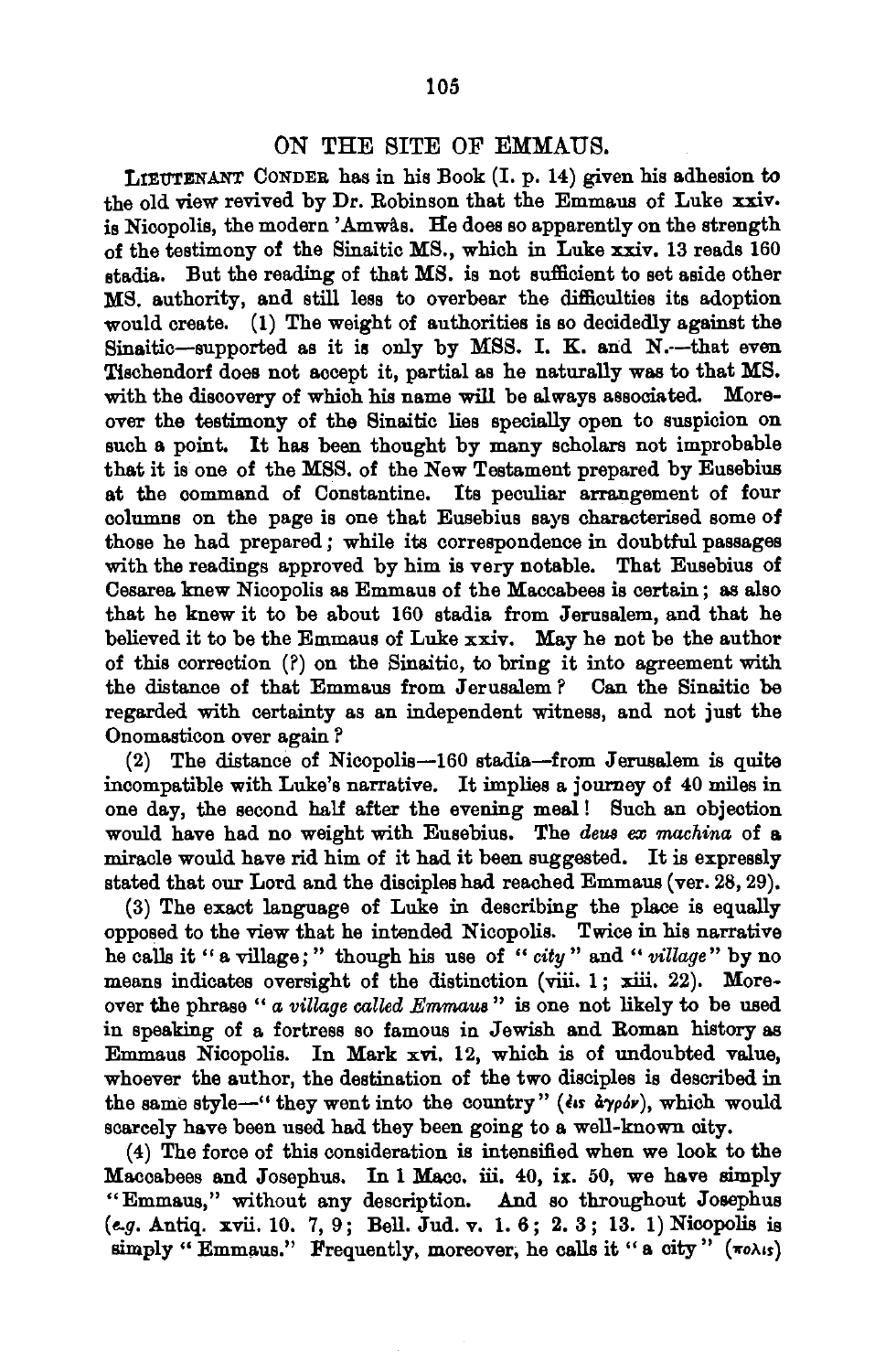(Antiq. xii. 7. 3; xiv. 11. 2; Bell. Jud. iii. 3. 5). But when he speaks of Emmaus by the shore of the Sea of Galilee, near the~· *Oity"* of Tiberias, he describes it (Antiq. xviii. 2. 3) as "a village named Emmaus." Again, in describing that Emmaus where a colony of 800 of the disbanded soldiery was settled (Bell. Jud. vii. 6. 6), he calls it "a place  $(\chi \omega \rho \text{log}r)$ *called Emmau8, distant from Jerusalem* 60 *(or according to another reading*  30) *stadia."* He spells the name slightly differently, as 'Ammaous. Whether the reading in this last-cited passage be 60 or 30 stadia, Josephus could not mean the city of Emmaus "in the plain." It seems utterly inconceivable in the light of such usage why Luke should have spoken of Emmaus as he has done, if he meant the famous city. It has been said it might be but a village since its destruction by Varus. Possibly, but that would not affect the pre-eminence its history had given it, and which led Josephus, and doubtless every one else, still to speak of it as simply " Emmaus." If the Evangelist had meant that Emmaus, he would have made his intention clear by simply, as Josephus does, calling it by its familiar name.

( 5) The reading, 60 stadia, is supported not only by the weight of New Test. MS. authority, but by the MS. evidence for the same reading in Josephus (Bell. Jud. vii. 6. 6). The consent of these independent witnesses to the placing of an Emmaus at that distance from Jerusalem will settle the point to most minds. It may be added that a distance of 160 stadia would be no localisation at all, seeing that the *direction* from Jerusalem is not given. Let any one plant a circle of 40 miles diameter on his map of the land and judge the value of such a description of the situation of a village! A site must be sought on the circle formed by a radius of 7 or 8 miles from Jerusalem.

Of the claimants to represent the Emmaus of Luke xxiv. this will dispose of two-'Amwas, which is twenty miles from Jerusalem; and *Kulonieh,* which is too near, though it might suit the 30 stadia of some MSS. of Josephus. The arguments for it are not of much force. It is not proved that though a colony was settled here it was *the* colony of Josephus (B. J. vii. 6. 6). Four sites still remain at which it has been proposed to locate Emmaus.

(1) Kuriet el Enab (Smith's Diet. Geog., and Thomson's Land and Book). The only argument is that this place is at the required distance from Jerusalem; that it is a suitable scene is a matter of opinion or of sentiment. The Greek tradition in its favour is of doubtful value. Its present name is the ancient one; being probably the Kirjath of Josh. xviii. 28. It is not likely that it was also known as Emmaus. If it had been, Luke or Josephus would have surely distinguished it by the use of that distinctive name.

(2) Etam, which is thus put by Lightfoot, and which we leave, with him, to the reader's judgment:-" Cum observamus ut Chammath, non, vel Thermae Tiberiadis, vulgo reddatur Graece 'Aµµaous, cumque observamus etiam *Emmaunta* nostram, aquis celebribus quoque nobilem, non recognoscere non possumus *Aquas Nephtoae,* vel *Fontem Etam,* unde